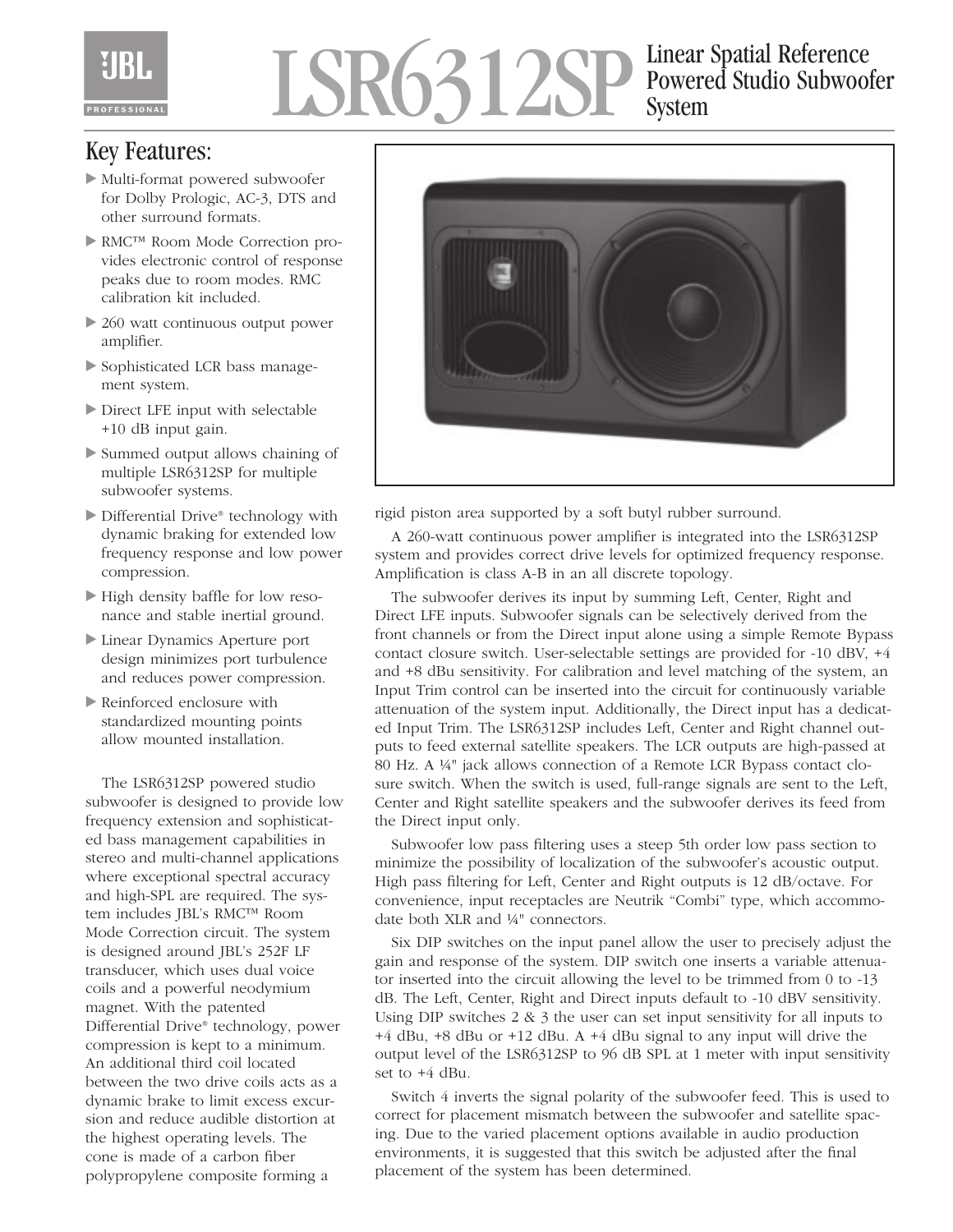#### LSR6312SP Linear Spatial Reference Powered Studio Subwoofer System

Switch 5 adjusts the low frequency spectrum to compensate for the boundary conditions that exist when a subwoofer is placed against a wall or in a corner. Switch 5 reduces the output level below 50 Hz by 2 dB.

Discrete and bypass operation of the subwoofer can be switched via a remote control plugged into a ¼" jack on the rear of the enclosure. Shorting the ring and tip will remove highpass filtering from the left, center, and right inputs, thus sourcing the subwoofer from the direct input only.

For compatibility with film industry playback standards, a +10 dB LFE gain is provided and engaged by a pushon/push-off switch on the rear electronics panel. This operates only on the Direct input, and its purpose is to restore proper level to the LF effects channel, which may have been previously attenuated by 10 dB during program processing.

### RMC™ Equalization

The LSR6312SP includes JBL's exclusive RMC™ Room Mode Compensation circuitry for final matching of the system response to the room's acoustics. RMC consists of a single parametric cut-only equalizer that is individually tuned to attenuate to the dominant room mode peak in the system's response, thus making the overall room response linear. A kit including a small sound level meter, test CD and a Q template, and a remote bypass switch accompanies each system. Switch 6 defeats the RMC function. The remote bypass switch is connected to the LSR6312SP RMC remote bypass ¼" jack via a 2-conductor cable.



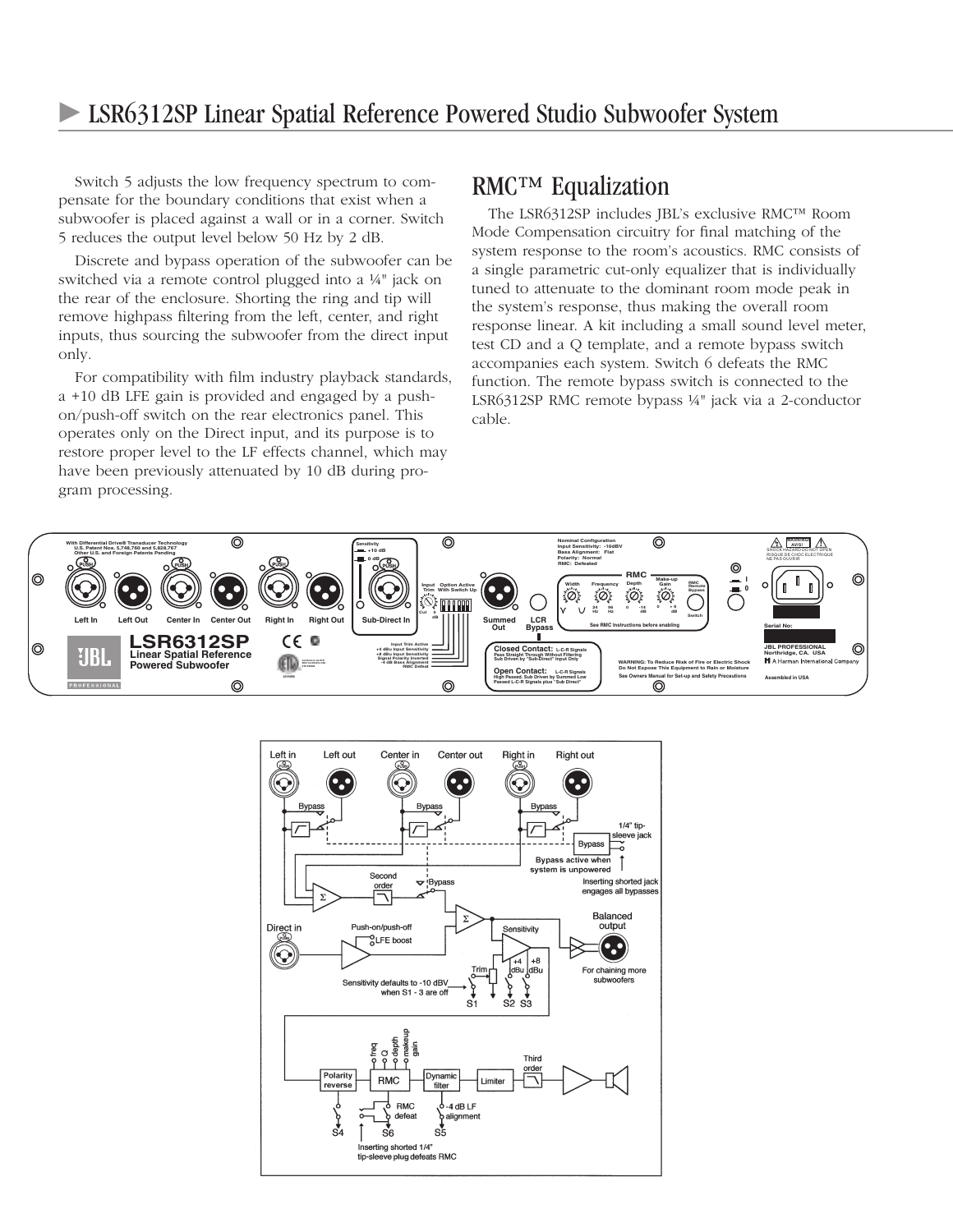## Specifications:

| System:                                                                      |                                                                                                                                                |
|------------------------------------------------------------------------------|------------------------------------------------------------------------------------------------------------------------------------------------|
| Frequency Response (-6 dB) <sup>1</sup> :                                    | 28 - 80 Hz                                                                                                                                     |
| Low Frequency Extension:                                                     | User controls set to default<br>34 Hz                                                                                                          |
| $-3$ dB:<br>$-10$ dB:                                                        | 26 Hz                                                                                                                                          |
| Enclosure Resonance Frequency:                                               | 28 Hz                                                                                                                                          |
| Low-To-High Crossover Frequency:                                             | 80 Hz (4th order electroacoustic Linkwitz-Riley)                                                                                               |
| Distortion, 96 dB SPL/ 1 m:                                                  |                                                                                                                                                |
| Low Frequency $(<\!80$ Hz):                                                  |                                                                                                                                                |
| 2nd Harmonic:<br>3rd Harmonic:                                               | ${<}2\%$<br>${<}1\%$                                                                                                                           |
| Maximum Continuous SPL:                                                      | >112 dB SPL / 1 m (35 Hz - 80 Hz)                                                                                                              |
| Maximum Peak SPL:                                                            | >115 dB SPL / 1 m (35 Hz - 80 Hz)                                                                                                              |
| Calibrated Input Sensitivity:                                                |                                                                                                                                                |
| XLR or $\frac{1}{4}$ ",                                                      |                                                                                                                                                |
| Selectable -10 dBV, +4 dBu, +8 dBu:                                          | 96 dB / 1 m                                                                                                                                    |
| Power Nonlinearity (20 Hz - 200 Hz):<br>30 Watts:                            | $<$ 0.4 dB                                                                                                                                     |
| 100 Watts:                                                                   | $<$ 1.0 dB                                                                                                                                     |
| Power/Clip/Bypass Indicators:                                                | Green LED - normal operation                                                                                                                   |
|                                                                              | Amber LED - bypass mode                                                                                                                        |
|                                                                              | Red LED - Limiter activated                                                                                                                    |
| Amplifier:                                                                   |                                                                                                                                                |
| Low Frequency Topology:                                                      | Class A-B, all discrete                                                                                                                        |
| Sine Wave Power Rating:                                                      | 260 watts (<0.5% THD into rated impedance)                                                                                                     |
| THD $+ N$ , $1/2$ Power:<br>AC Input Voltage:                                | $< 0.05\%$<br>115 VAC, 60 Hz (230VAC, 50 Hz - model                                                                                            |
|                                                                              | LSR6312SP/230)                                                                                                                                 |
| AC Input Voltage Operating Range:                                            | $\pm 15\%$                                                                                                                                     |
| Transducer:                                                                  |                                                                                                                                                |
| Low Frequency Model:                                                         | 252F                                                                                                                                           |
| Diameter:                                                                    | 300 MM (12 in)                                                                                                                                 |
| Voice Coil:                                                                  | 50 mm (2 in) Differential Drive®                                                                                                               |
|                                                                              | with dynamic braking coil                                                                                                                      |
| Magnet Type:                                                                 | Neodymium, with integral heat sink                                                                                                             |
| Cone Type:                                                                   | Carbon fiber composite                                                                                                                         |
| Impedance:                                                                   | 2 ohms                                                                                                                                         |
| User Controls, Inputs and Outputs:<br>Left, Center, Right and Direct Inputs: | Neutrik Combi XLR-1/4"                                                                                                                         |
| Left, Center and Right Outputs:                                              | Neutrik XLR, balanced (pin 2 hot)                                                                                                              |
| Low Frequency Summed Output:                                                 | Neutrik XLR, balanced (pin 2 hot)                                                                                                              |
| Remote Bypass Connector:                                                     | 1/4" tip-sleeve jack                                                                                                                           |
| Direct Input LFE $+10$ dB:                                                   | Push-on/push-off switch                                                                                                                        |
| LF Output Trim:                                                              | $0$ to $-13$ dB                                                                                                                                |
| LF Sensitivity (+4 dBu):                                                     | $-10$ dBv, $+4$ , $+8$ , $+12$ dBu                                                                                                             |
| Polarity Reverse:                                                            | In/Out                                                                                                                                         |
| LF Alignment:                                                                | $0, -4$ dB                                                                                                                                     |
| RMC Defeat:                                                                  | In/Out                                                                                                                                         |
| Remote RMC Defeat Connector:                                                 | 1/4" tip-sleeve jack                                                                                                                           |
| Subwoofer Bypass Connector:                                                  | 1/4" tip-sleeve jack                                                                                                                           |
| RMC Frequency Adjust:                                                        | 24 Hz - 96 Hz (18 centers)                                                                                                                     |
| RMC Depth Adjust:                                                            | $0 - 14$ dB (cut only)                                                                                                                         |
| RMC Makeup Gain:                                                             | $0$ to $+6$ dB                                                                                                                                 |
| RMC Q Adjust:                                                                | 1/20th to 1/2 Octave (21 steps)                                                                                                                |
| Physical:                                                                    |                                                                                                                                                |
| Finish:                                                                      | Smooth dark graphite                                                                                                                           |
| <b>Enclosure Construction:</b>                                               | 19 mm (3⁄4 in) MDF                                                                                                                             |
| Mounting:                                                                    | 4 threaded mounting points conforming to industry<br>standard square pattern 127 x 70 mm (5 x 2.75 in)<br>center to center. M6 metric threads. |
| Baffle Material:                                                             | Injection molded structural ABS                                                                                                                |
| Enclosure Volume (net):                                                      | 50 liter (1.8 cu ft)                                                                                                                           |
| Net Weight:                                                                  | 22.7 kg (50 lb)                                                                                                                                |
| Dimensions (WxHxD):                                                          | 63.5 x 39.4 x 29.2 cm (25.0 x 15.5 x 11.5 in)                                                                                                  |

Caution: Unsafe mounting or overhead suspension of any heavy load can result in serious injury and equipment damage. Mounting of speakers should be done by qualified persons in accordance with all applicable local safety and construction standards. Be certain to follow the instructions provided by the manufacturer of the mounting bracket. Before selecting a mounting bracket, be certain that it is capable of supporting the weight of the speaker to be mounted.

#### Amplitude & Phase



96 dB/1 m (Distortion raised 20 dB)



#### Notes:

<sup>1</sup> Left, center and right input

<sup>2</sup> Produces quasi-fourth order Linkwitz-Riley acoustic high pass alignment when used with LSR6328P or LSR6332.

All measurements unless otherwise stated made anechoically in a  $4\pi$  environment at 2 meters and referenced to 1 meter by the inverse square law.

The reference measurement microphone position is located perpendicular to the upper edge of the center of the woofer trim ring.

Acoustic loading provided by the listening room will increase maximum SPL capability and low frequency bass extension as compared to stated anechoic values.

Distortion measurements performed with the input voltage necessary to produce the stated "A" weighted SPL level at the stated measurement distance. Distortion figures refer to the maximum distortion measured in any 1/10th

JBL continually engages in research related to produce improvement. New materials, production methods, and design refinements are introduced into existing products without notice as a routine expression of that philosophy.